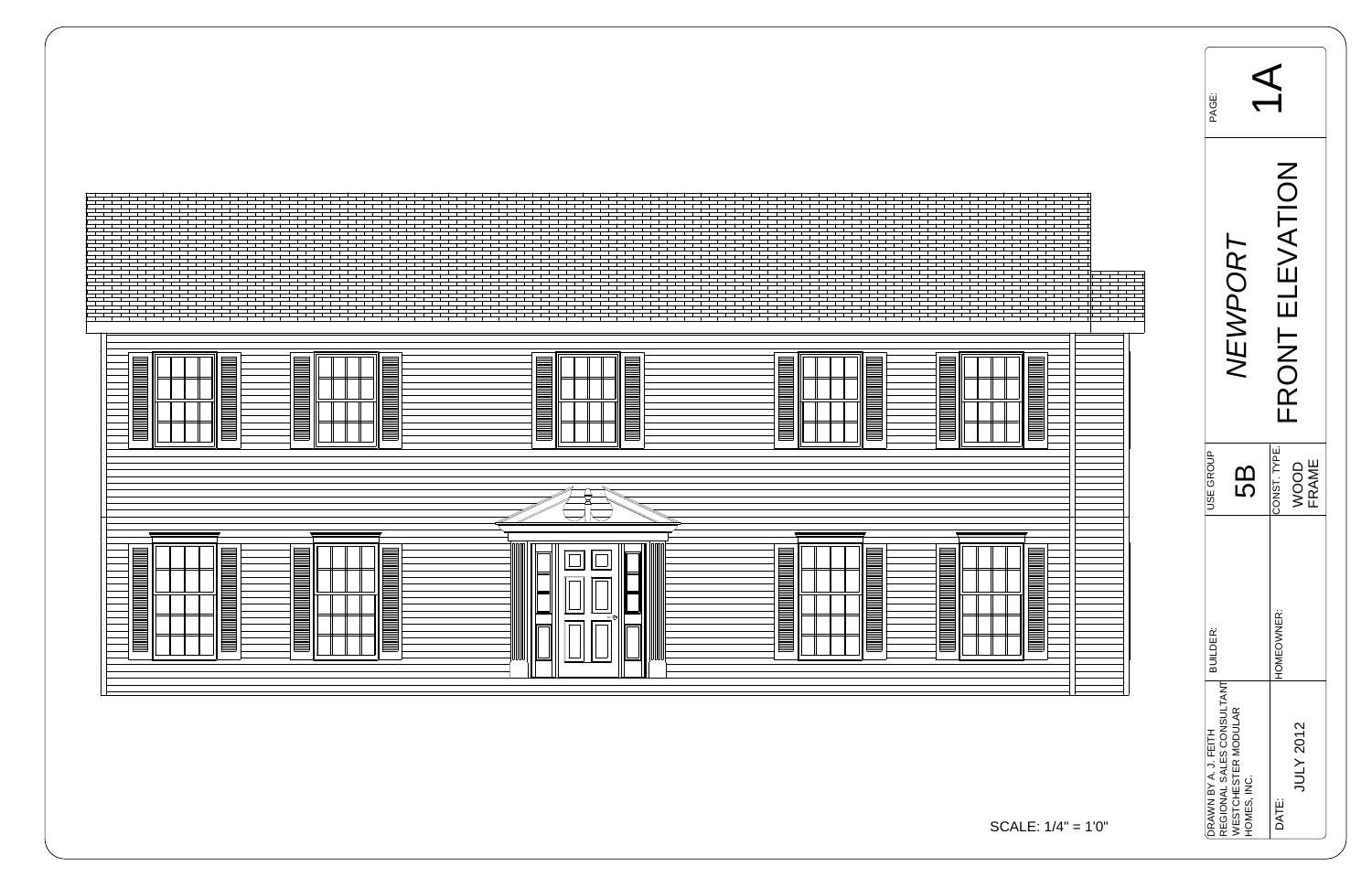| <b>BDKc</b>                                                          |                                                  |                                            |  |
|----------------------------------------------------------------------|--------------------------------------------------|--------------------------------------------|--|
|                                                                      | <b>IEWPORT</b>                                   | SIDE AND REAR<br><b>EVATIONS</b>           |  |
| JSE GROUP                                                            | <u>ကြ</u>                                        | CONST. TYPE.<br><b>FRAME</b><br><b>OOO</b> |  |
| <b>BUILDER:</b><br>REGIONAL SALES CONSULTANT<br>DRAWN BY A. J. FEITH | <b><i>NESTCHESTER MODULAR</i></b><br>HOMES, INC. | <b>HOMEOWNER:</b><br>JULY 2012<br>DATE:    |  |







SCALE: 1/8" = 1'0"

RIGHT



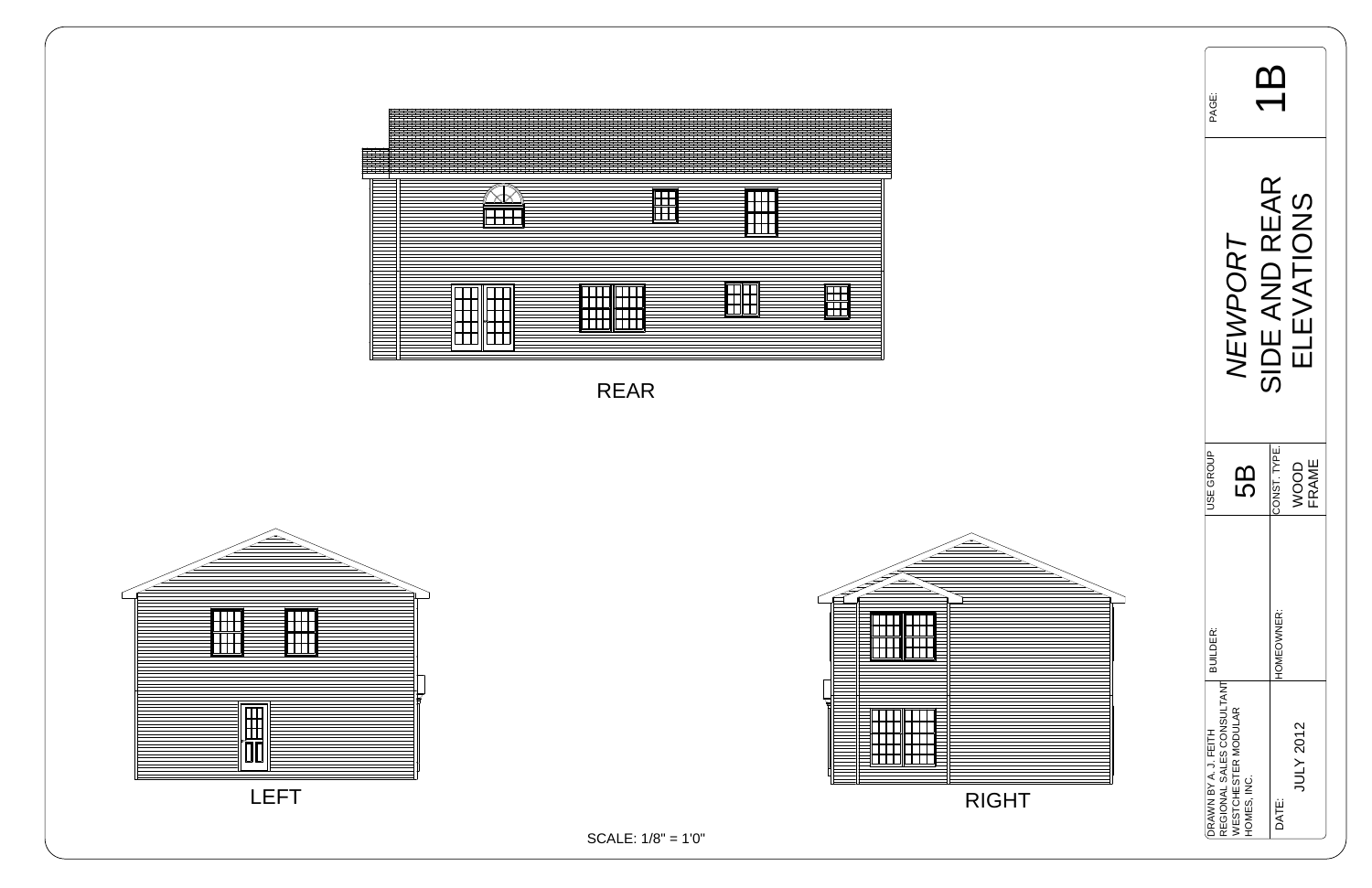